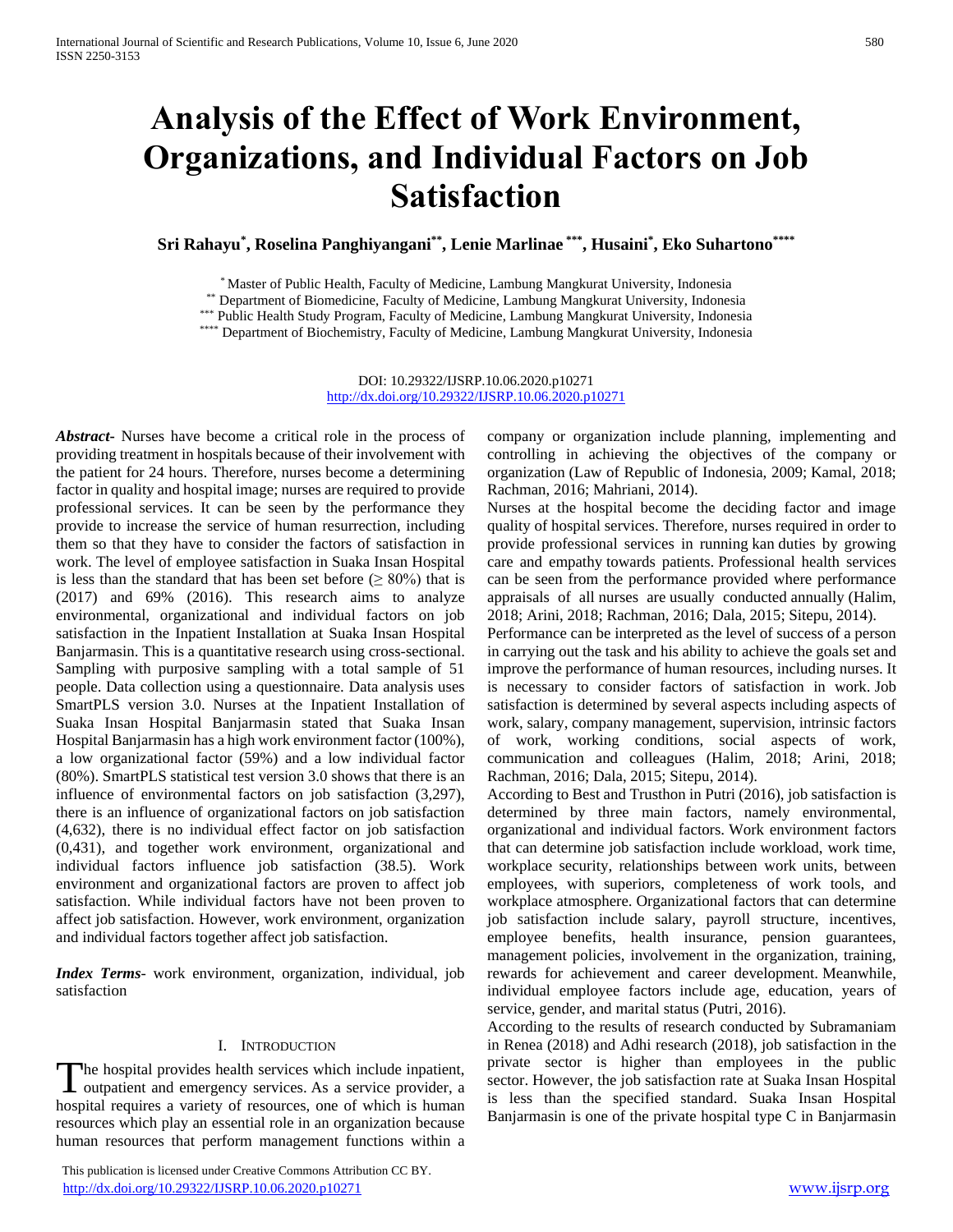that provides inpatient, outpatient and emergency medical services (Renea, 2018; Adhi, 2018).

Based on data from the Suaka Insan Hospital Banjarmasin 2018 in the report Friani (2018) note that 76 % of employees are satisfied with environmental factors in the Suaka Insan Hospital Banjarmasin covering workplace safety, workplace atmosphere, appropriate equipment, labour and quality of relationships between individual among peers work together. Employee satisfaction with organizational factors of 68% which includes wages, job guarantees, company policies, involvement in the organization, training, rewards for restoration and career development.

## II. RESEARCH METHOD

This research is quantitative research with crosssectional analytic research design. The population in this study were all female nurses in Inpatient Suaka Insan Hospital Banjarmasin with a total of 85 people. The sample is nurses in Banjarmasin Inpatient Suaka Insan Hospital Banjarmasin with inclusion criteria amounting to 51 people. The data analysis technique used in this study is Structural Equation Modeling (SEM).

# III. FINDINGS

Table 1. Distribution and Frequency of Work Environment, Organizational, Individual Factors and Job Satisfaction at Suaka Insan Banjarmasin Hospital

|                               | Category    |               |                |                | <b>Total</b> |               |
|-------------------------------|-------------|---------------|----------------|----------------|--------------|---------------|
| <b>Indicator</b>              | <b>High</b> |               | Low            |                |              |               |
|                               | F           | $\frac{0}{0}$ | F              | $\frac{0}{0}$  | F            | $\frac{6}{9}$ |
| <b>Work Environment</b>       |             |               |                |                |              |               |
| Security                      | 51          | 100           | $\overline{0}$ | $\overline{0}$ | 51           | 100           |
| Atmosphere                    | 51          | 100           | $\Omega$       | $\theta$       | 51           | 100           |
| Equipment completeness        | 43          | 84            | 8              | 16             | 51           | 100           |
| Relationship quality          | 51          | 100           | $\overline{0}$ | $\overline{0}$ | 51           | 100           |
| <b>Organizational Factors</b> |             |               |                |                |              |               |
| Wages                         | 7           | 14            | 44             | 86             | 51           | 100           |
| Job security                  | 32          | 63            | 19             | 37             | 51           | 100           |
| Company policy                | 34          | 67            | 17             | 33             | 51           | 100           |
| Involvement in                | 49          | 96            | $\overline{c}$ | $\overline{4}$ | 51           | 100           |
| organizations                 |             |               |                |                |              |               |
| Training                      | 44          | 86            | 7              | 14             | 51           | 100           |
| Award for achievement         | 28          | 55            | 23             | 45             | 51           | 100           |
| Career development            | 34          | 67            | 17             | 33             | 51           | 100           |
| <b>Individual Factors</b>     |             |               |                |                |              |               |
| Age                           |             |               |                |                |              |               |
| $17 - 25$                     |             |               |                |                | 4            | 8             |
| $26 - 35$                     |             |               |                |                | 34           | 67            |
| $36 - 45$                     |             |               |                |                | 11           | 21            |
| $46 - 55$                     |             |               |                |                | 2            | 4             |
| <b>Years of service</b>       |             |               |                |                |              |               |
| $<$ 5 years                   |             |               |                |                | 5            | 10            |
| $5 - 9$ years                 |             |               |                | -              | 21           | 41            |
| $10-14$ years                 |             |               |                |                | 17           | 33            |
| 15 years                      |             |               |                |                | 8            | 16            |
| <b>Level of education</b>     |             |               |                |                |              |               |

| Diploma III Nursing        |    |     |   |    | 44 | 86  |
|----------------------------|----|-----|---|----|----|-----|
| <b>Bachelor of Nursing</b> |    |     |   |    | 4  | 8   |
| <b>Nurse</b>               |    |     |   |    | 3  | 6   |
| <b>Master of Nursing</b>   |    |     |   |    | 0  |     |
| <b>Marital status</b>      |    |     |   |    |    |     |
| Single                     |    |     |   |    | 16 | 31  |
| Married                    |    |     |   |    | 30 | 59  |
| Widowed                    |    |     |   |    | 5  | 10  |
| <b>Job Satisfaction</b>    |    |     |   |    |    |     |
| Enjoy the work             | 51 | 100 | 0 | 0  | 51 | 100 |
| Love the work              | 45 | 88  | 6 | 12 | 51 | 100 |
| Work morale                | 51 | 100 | 0 | 0  | 51 | 100 |
| Discipline                 | 49 | 96  | 2 | 4  | 51 | 100 |
| Work performance           | 51 | 100 | 0 | 0  | 51 | 100 |

Table 2. Effect of Work Environment, Organizational, Individual Factors Toward Job Satisfaction at Suaka Insan Banjarmasin Hospital

| <b>Category Y</b> |               |     |               |  |
|-------------------|---------------|-----|---------------|--|
| High              |               | Low |               |  |
| Е                 | $\frac{6}{9}$ | F   | $\frac{0}{0}$ |  |
| 51                | 100           |     |               |  |
|                   |               |     |               |  |
| 21                | 41            | 30  | 59            |  |
| 10                | 20            | 41  |               |  |
|                   |               |     |               |  |

Table 3. Hypothesis Test Results Based on the t-Value on Output Output of SmartPLS and f Square Value

|                               | t-Value | f Square |
|-------------------------------|---------|----------|
| Work Environment Factors (X1) | 3.297   | 0.197    |
| Organizational Factors (X2)   | 4.632   | 0.444    |
| Individual Factor (X3)        | 0.431   | 0.006    |

### IV. DISCUSSION

1. Effect of Environmental Factors on Job Satisfaction

In this study, all indicators of work environment factors which include safety, work environment, completeness of work tools and relationship quality are in the high category and if related to the percentage of job satisfaction also tend to be high including enjoying the work, loving the work, work morale, discipline and work performance. Judging from the t-value of statistics for each question on the work environment variable on the indicator of the work environment itself which will lead to job satisfaction, it can be seen that all the statistical t values for each question exceed the value of t table (2.00958) as shown in the output results SmartPLS output. This causes the influence of work environment factors on job satisfaction.

The results of this study are consistent with research conducted by Anderson (2017) related to the Influence of Leadership and Non-Physical Work Environment on Nurse Job Satisfaction Through Nurse Turn Over Intention at Syafira Hospital in Pekanbaru where the work environment has a positive and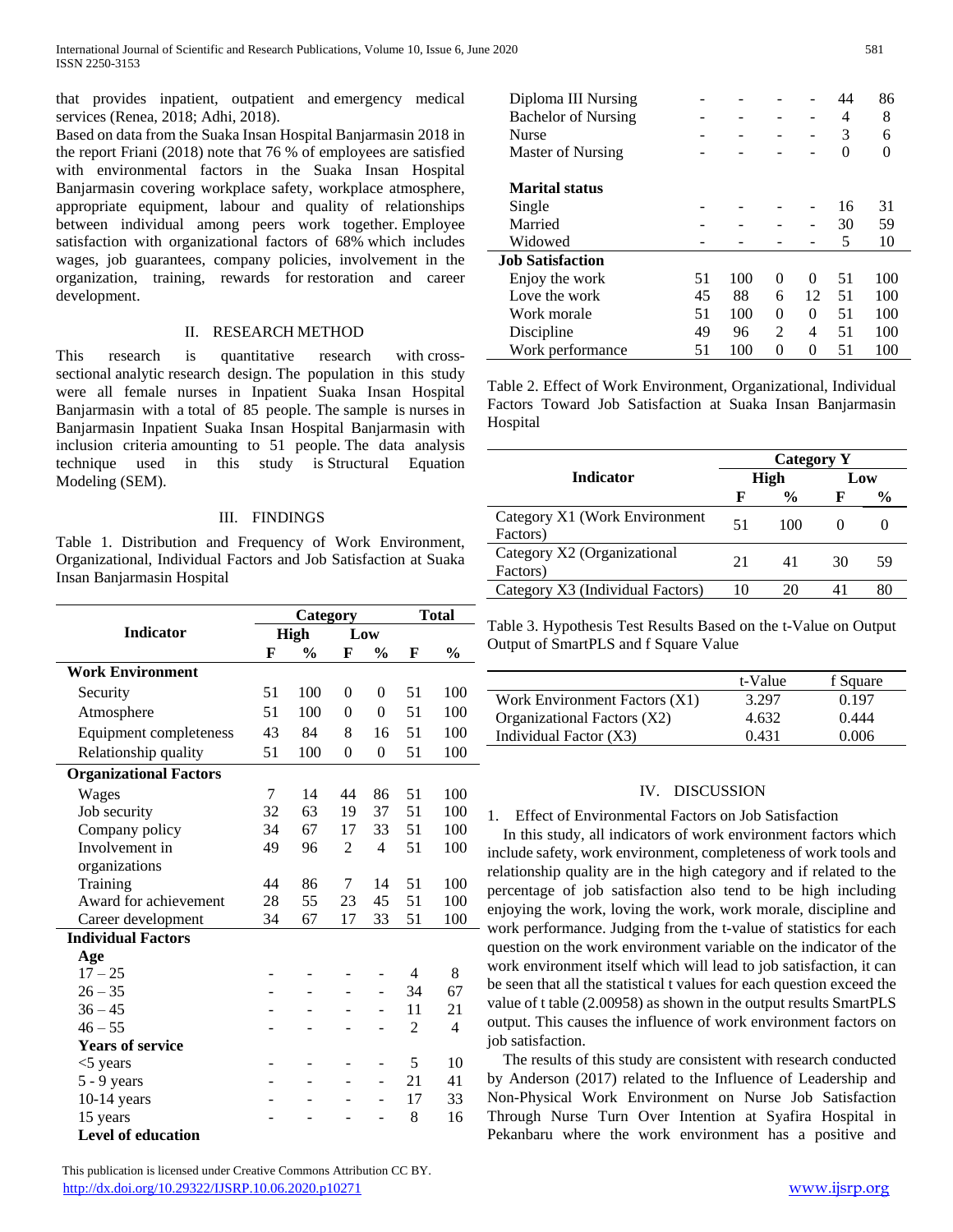significant effect on job satisfaction on nurses at Syafira Hospital Pekanbaru. In a study conducted by Novena (2018) also showed that the work environment simultaneously had a significant effect on employee job satisfaction. Intan Research (2017) on the Effect of Work-Life Balance and Work Environment on Employee Job Satisfaction in Nurses at Lavalette Hospital Malang showed the same results (Novena, 2018; Anderson, 2017; Intan, 2017).

A conducive work environment provides a sense of security and allows employees to work optimally. If the employee likes the work environment where he works, the employee will feel comfortable at work to carry out activities so that work time is used effectively and optimistically. The comfort of the workplace and the availability of various facilities needed to carry out the work. Comfort can be associated with adequate lighting, ventilation that provides freshness, cleanliness of the workplace, and easy to see aspects - the above aspects are a source of job satisfaction because it can facilitate the implementation of tasks is also a non-material appreciation for someone (Syafrina, 2018; Sofiyan, 2018; Dala, 2015).

The work atmosphere is a non-physical work environment. The working atmosphere can support the growth of employee morale and significantly affect the achievement of organizational goals. An excellent working atmosphere can be created with a good organization, and a clear division of tasks can create a healthy work atmosphere so that it can foster employee morale (Sofiyan, 2018).

The completeness of the tools is one of the supports in creating the right work environment. The quality of interpersonal relationships between colleagues and superiors and subordinates is high (76%). According to Kamajaya (2013), relations between workers are part of extrinsic motivation which can cause people to participate maximally because of external stimuli. A good working relationship will be described in a close and mutual working relationship between fellow employees, and employees and leaders will have a good influence on job satisfaction and lead to improved performance (Lystiarini, 2018; Sofyan, 2018; Yuliana, 2017; Kamajaya, 2013)

# 2. Effect of Organizational Factors on Job Satisfaction

In this study, job security, excellent company policy of involvement in large organizations, high training, rewards for high achievements and career development are in the high category so that this causes job satisfaction to also be in the high category. The results of this study are consistent with research conducted by Putri (2016) on the application of the theory of constraint to the job satisfaction of employees of Undaan Surabaya Hospital where organizational factors are the organizational elements that shape the work environment and which facilitate or prevent employees from getting what is important to them from their work (Putri, 2016).

According to research conducted by Fitriani (2018), compensation which is part of organizational factors influences job satisfaction of nurses in the inpatient room of Kardinah City Hospital in Tegal, meaning that an increase in compensation will provide an increase in nurse job satisfaction in the inpatient room at Kardinah City Hospital in Tegal. Hasibuan (2007) in Fitriani

 This publication is licensed under Creative Commons Attribution CC BY. <http://dx.doi.org/10.29322/IJSRP.10.06.2020.p10271> [www.ijsrp.org](http://ijsrp.org/)

(2018) states that compensation is all income in the form of money, direct or indirect goods received by employees in return for services provided to the company, in other words, wages which are indicators in organizational variables are part of compensation (Fitriani, 2018).

The second indicator in organizational factors in this study is job security which includes health insurance and pension insurance. Research by Muda (2017) states that one of the efforts that companies can do to arouse employee morale is by providing old-age insurance or commonly called retirement. In addition to retirement insurance, health insurance directly provides a feeling of security so employees can work without feeling depressed about the conditions and circumstances, this will also relieve employees in case of illness and to carry out the treatment process (Muda, 2017).

The third indicator in organizational factors in this study is company policy, where company policy is a guideline that sets out the rules used by the company for decision making. Company policies must be flexible and easily interpreted and understood by all employees. According to Carl J Fredrick in Rifangga (2018), policies are made in order to achieve individual goals such as performance and productivity. The better company policy, the higher the performance of employees and Based on research conducted by Fitriani (2018), a person's performance is influenced by job satisfaction (Rifangga, 2018; Fitriani, 2018).

The fourth indicator of organizational factors in this study is involved in organizations, which according to Robbins (2008) in Basten (2018), involvement in organizations is defined as a measure to which individuals psychologically side with their work and consider the level of performance achieved as self-esteem. This is often demonstrated in response to work, behaviour involved in work, a sense of responsibility towards work, and feelings about work that has not been completed and absenteeism. Involvement has a positive and significant effect on job satisfaction (Basten, 2018).

The fifth indicator in organizational factors in this study is training. According to research conducted by Saprudin (2018), training has a direct and positive effect on job satisfaction. Sedarmayanti (2011) in Saprudin (2018) states that training and development are efforts to reduce or eliminate the gap between the ability of employees with the desired organization. The effort is made through increasing the work capabilities of employees by increasing knowledge and skills and changing attitudes. In addition to job satisfaction, training is also aimed at increasing work productivity, improving work quality, increasing accuracy in HR planning, improving work morale, maintaining health and safety and supporting personal growth (Saprudin, 2018; Sutrisno, 2013).

The sixth indicator in organizational factors in this study is an appreciation for achievement. According to Nursaadah's research (2016), rewards in work will affect job satisfaction which will then lead to the employee's performance. With the appreciation will arise satisfaction on the employee, which will ultimately make the employee more productive. Appreciation for achievement is very instrumental in increasing employee satisfaction, is one form of a positive assessment of employees on the achievements and work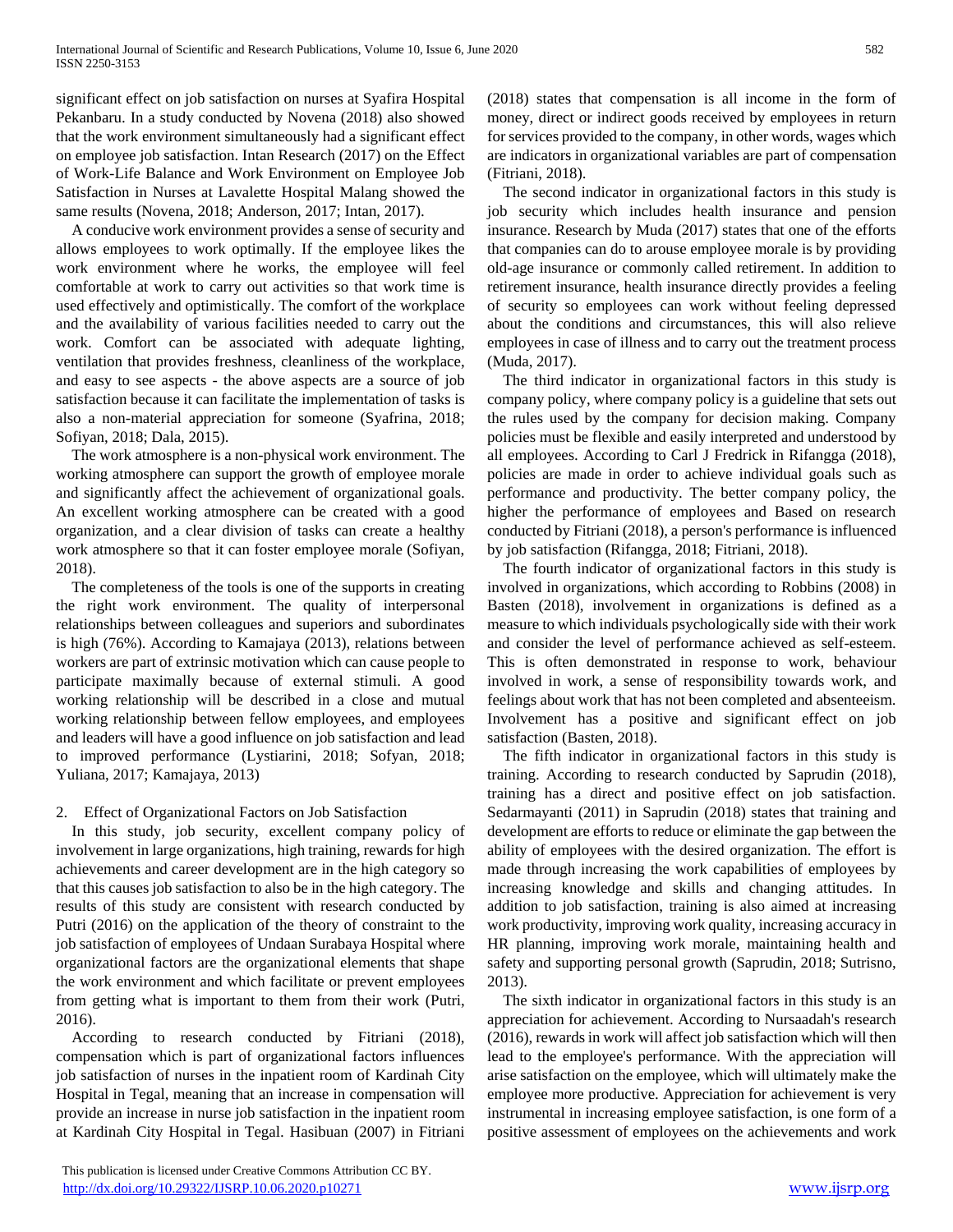done by employees. So that if rewards for achievement are increased, job satisfaction will also increase (Nursaadah, 2016).

The seventh indicator in organizational factors in this study is career development. Career development is a formal approach that organizations take and use to ensure that people with appropriate skills and experience are available when needed. Benefits for workers with career planning can better understand and identify desired career goals. While the benefits for the organization are to be able to communicate career opportunities to workers and obtain a better fit between the aspirations of workers and organizational opportunities (Bagus, 2017).

## 3. Effect of Individual Factors on Job Satisfaction

In this study, individual factors do not affect job satisfaction due to the unequal distribution of respondents, where respondents are dominated by age ranges from 26 years to 35 years (67%) while only 4% are aged between 46 years to 55 years, and all respondents have high job satisfaction. The working period is dominated by respondents with five years to 9 years (41%), and only 10% have a <5 years of service. While the level of education is dominated by Diploma III of Nursing (86%). Based on the results of the study, an increase in individual factors is not followed by an increase in the value of job satisfaction but other factors namely the work environment and organization that makes job satisfaction remain high.

The results of this study are consistent with research conducted by Kemala (2016) on Individual Characteristics, Job Characteristics and Organizational Characteristics Influence on Employee Job Satisfaction where the results of his research show that individual characteristics do not affect job satisfaction. Meanwhile, according to Mobley et al. (1978) in Nur (2016), several factors cause turnover intentions (Turnover Intention), such as age, education, marital status (Kemala, 2016; Nur, 2016).

Indicators of individual factors in this study are age, years of service and education level. Mc. Clelland in Fritz (2011) said that 90% increase in work productivity depends on workers including IQ, age, sex, education, years of service, emotions and perception. The worker factor is a significant contribution in influencing job satisfaction. Research conducted by Fritz (2011) shows that there is no relationship between age and job satisfaction. (Fritz, 2011).

In this study, factors that might cause why individual factors where the age of one indicator is not related to job satisfaction of nurses are due to the unequal age of respondents, dominated by respondents aged 36 - 45 years, in other age groups less than the age group the others thus affect the distribution of respondents.

The working period of respondents is dominated by 5-9 years and 10-14 years. People who are longer in a job will be more productive and feel satisfied with their work. Seniority is negatively related to absenteeism. Often absent and in total lost workdays, years of service are the single most important explanatory variable. Because of this study, the most extended working group is less than the other tenure groups so that the individual factor variables have no significant effect on nurse job satisfaction (Fritz, 2011).

The education level of the respondents was dominated by Diploma III of Nursing. Research conducted by Hardiana (2015) shows that education level influences the job satisfaction. In this study, individual factor variables are not related to job satisfaction, possibly due to the unequal distribution of respondents where the percentage of education level is too far between groups (Hardiana, 2015).

4. Effect of Work Environment, Organizations and Individual Factors on Job Satisfaction

Based on the results of this study it is known that organizational factors that most influence job satisfaction, this can be seen from the influence of wages, job security, involvement in organizations, training, rewards for achievement and career development in line with increased job satisfaction. This is reinforced by work environment factors where workplace safety, workplace atmosphere, completeness of work tools and the quality of interpersonal relationships between coworkers and superiors and subordinates that lead to job satisfaction. However, individual factors that do not influence job satisfaction are seen from the results of the study all respondents have high job satisfaction.

The work environment is one of the factors that can influence employee job satisfaction. The work environment is determined by management's attitude towards people and relationships between employees and between employees in groups and individually. A right work environment is described as a safe, comfortable, clean and quiet workplace, right equipment, good colleagues, understanding leaders who will provide employee satisfaction. Employee job satisfaction that is influenced by the work environment includes workload, work time, workplace security, relationships between work units, relations between employees, relations with superiors, completeness of work tools, and workplace atmosphere (Putri, 2016).

### V. CONCLUSION

Based on the results of research and discussion, it can be concluded as follows:

- 1. Work environment factors influence the job satisfaction of nurses in the Inpatient Installation at Suaka Insan Hospital Banjarmasin
- 2. Organizational factors influence job satisfaction of nurses at in the Inpatient Installation at Suaka Insan Hospital Banjarmasin.
- 3. Individual factors did not influence the job satisfaction of nurses in the Inpatient Installation at Suaka Insan Hospital Banjarmasin.
- 4. Work environment, organization and individual factors jointly influence the job satisfaction of nurses in the Inpatient Installation at Suaka Insan Hospital Banjarmasin.

### **REFERENCES**

- Anderson, J., Fitri, K., & Marhadi, M. (2017) Effects of Leadership and Non-Physical Work Environment on Nurse Job Satisfaction Through Nurse Turnover Intention at Syafira Hospital Pekanbaru. An online journal of economics students at Riau University. 4 (1).
- Arini, Esqha. (2018) Relationship of Leadership, Motivation and Compensation with Job Satisfaction of Inpatient Nurses at Puri Husada Hospital Tembilahan 2017. 2017. Scientific Journal of Architects. 3 (3). http://makarioz.sciencemakarioz.org/index.php/JIM/article/view/18